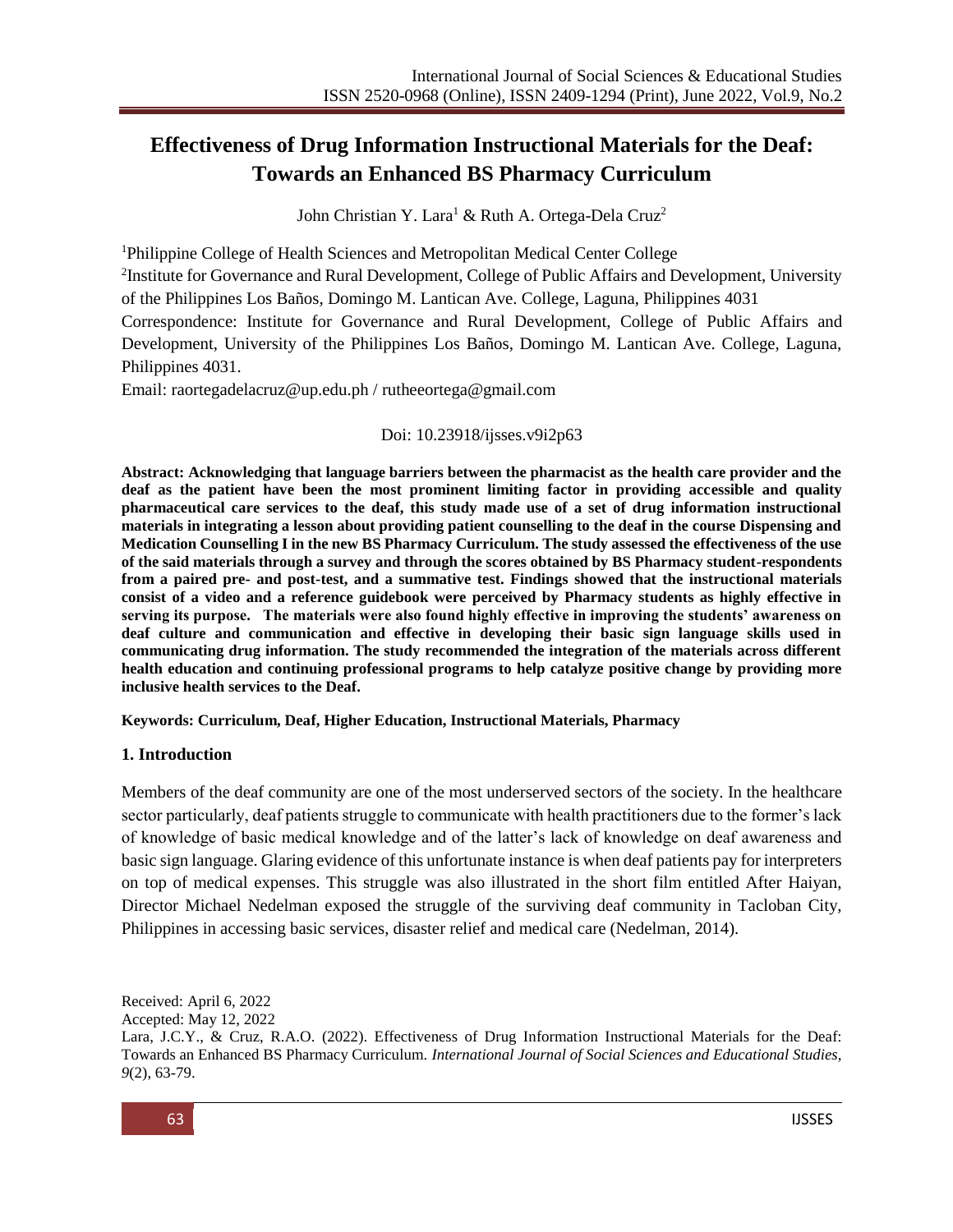In the 2005 National Survey on Hearing Loss and Hearing Impairment conducted by Better Hearing Philippines, it was estimated that the hearing disability prevalence in the country is at 8.8% (Martinez et al., 2005). This means that about one for every 11 Filipinos has a hearing disability.

While these facts present the challenges that a Filipino deaf will face when interacting with someone who is hearing, it is also notable that not only in terms of employability, and education that the Filipino deaf will have to face these challenges, but also on receiving basic social services such as health services, particularly access, understanding and compliance to drug information and education.

Drug information education is a product of patient counselling, a professional task provided by a duly registered Pharmacist (Republic Act 10918, 2016). The Pharmacist claims expertise in drug and medication information that is useful when deciding, recommending, monitoring, and providing drug therapy to patients for both common and complicated ailments. In patient counselling, the Pharmacist usually assures patient understanding and compliance of and to the drug regimen, the drug and the disease or condition. In the Philippines, patient counselling is usually done in verbal and written communication using Filipino or English languages.

Conducting patient counselling to the deaf can be quite a challenge since the Filipino deaf is a native Filipino Sign Language speaker, a language different from both written and spoken mother tongues in terms of morphology, phonology, and syntax. To emphasize, the Filipino deaf's comprehension to written mother tongue languages is also low which can be the bridge language when a Filipino deaf communicates with a hearing. Thus, in patient counselling, the understanding and compliance of a deaf patient to his drug, drug regimen and condition remains in question.

With this, a study by Lamadrid-Catublas published a Filipino Sign Language guidebook and video for pharmacists and health care providers that can help ease the language barrier and promote understanding between the hearing provider and the deaf patient (Lamadrid-Catublas, 2018).

This study tried to propose the integration of the above-mentioned developed drug information instructional materials for the deaf to the Bachelor of Science in Pharmacy (BS Pharmacy) curriculum of a private higher education institution by measuring its effectiveness through a survey and through the scores obtained by BS Pharmacy student-respondents from a paired pre- and post-test, and a summative test.

There is a gap in the provision of patient counselling services to the Deaf community due to language barriers between them as the patients and with the pharmacists as their health care provider. Pharmacists are not trained to provide patient counselling to the Deaf as there is not a prescribed module in their institutional training on how to communicate with them. In the current pilot implementation of the revised Commission on Higher Education (CHED) prescribed Policies, Standards, and Guidelines for the Bachelor of Science in Pharmacy Program (CHED Memorandum Order no. 54, 2018), there is a need to integrate a module on drug information counselling and communication to the deaf using drug information instructional materials in the Dispensing and Medication Counselling course in the current BS Pharmacy curriculum to help address the gap.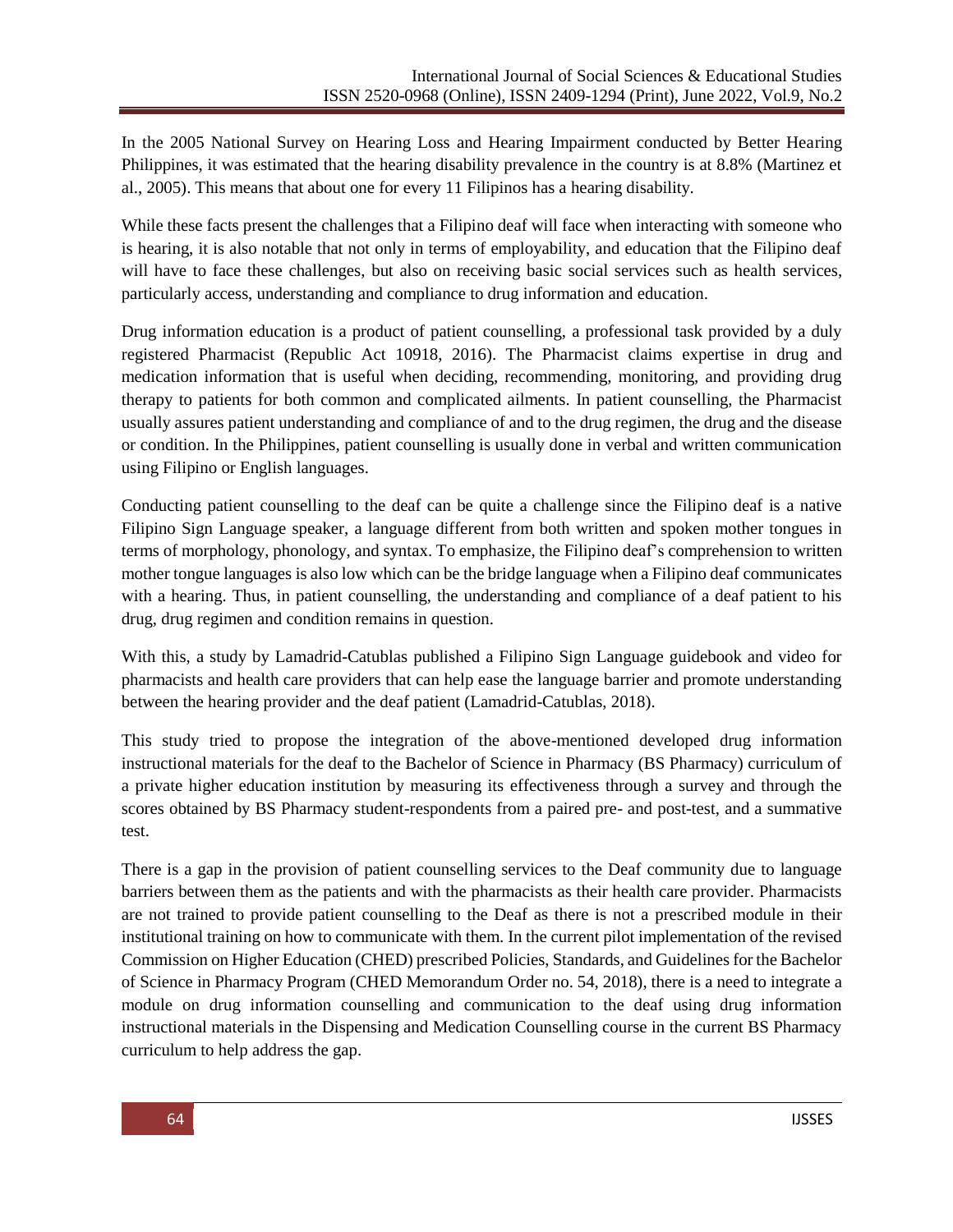Specifically, the study (i) determined the perceived effectiveness of the drug information instructional materials for the deaf to the student-respondents in terms of: a. instructional objectives; b. content; c. teaching methodology/ delivery; d. methods of assessment; and e. perceived learning outcomes; (ii) analysed the effectiveness of the drug information instructional materials by describing the scores obtained by the student-respondents in their Basic Deaf Communication and Drug Information Communication Assessment; and (iii) assessed whether the instructional materials were effective in improving the studentrespondents' awareness about the deaf and their culture as reflected on the change in the pre and post-test scores in their Deaf Awareness and Culture Assessment.

## **2. Materials and Methods**

## **2.1 Research Design**

The study used a combination of descriptive and pre-experimental design in research to describe the effectiveness of the drug information instructional materials for the deaf to the student-respondents. Through the descriptive design, the researcher determined the perceived effectiveness of the drug information instructional materials for the deaf using a survey questionnaire. A summative assessment test on the basics of deaf communication and drug information communication was also administered that described the learning of the students after the cascade of the instructional materials. After which, the test scores were described and discussed. Through a pre-experimental design called one-group pre-test posttest design, the researcher also determined the effectiveness of the drug information instructional materials for the deaf by means of an administered paired pre- and post-test on Deaf Awareness and Culture. Change in scores from pre- and post-tests were computed and used to determine whether there was an improvement in the knowledge of the student-respondents about Deaf Awareness and Culture after instruction using the drug information instructional materials for the deaf.

# **2.2 Research Participants**

The respondents were purposively chosen based on the qualified samples within the school's population. There were 30 Bachelor of Science in Pharmacy students who were enrolled in the Dispensing and Medication Counselling I course in the entire institution during the time of the conduct of the study. These students were all asked and had given their consent to be part of the study, hence, a complete enumeration of the qualified samples within the population was made.

# **2.3 Instrumentation**

The instructional materials were developed by and adapted from the study of Lamadrid-Catublas in 2018, the paired pre- and post-tests were adapted and modified from the self-check assessment from the author's guidebook that served as a data collection tool. All materials that were used from Lamadrid-Catublas' study were granted permission.

The summative assessment test was self-developed by the researcher. The test items were picked from those discussed using the instructional materials. The format and methods of assessment were the same as those used in the Filipino Sign Language (FSL) Learning Program of the School of Applied Deaf Studies of the De La Salle-College of Saint Benilde.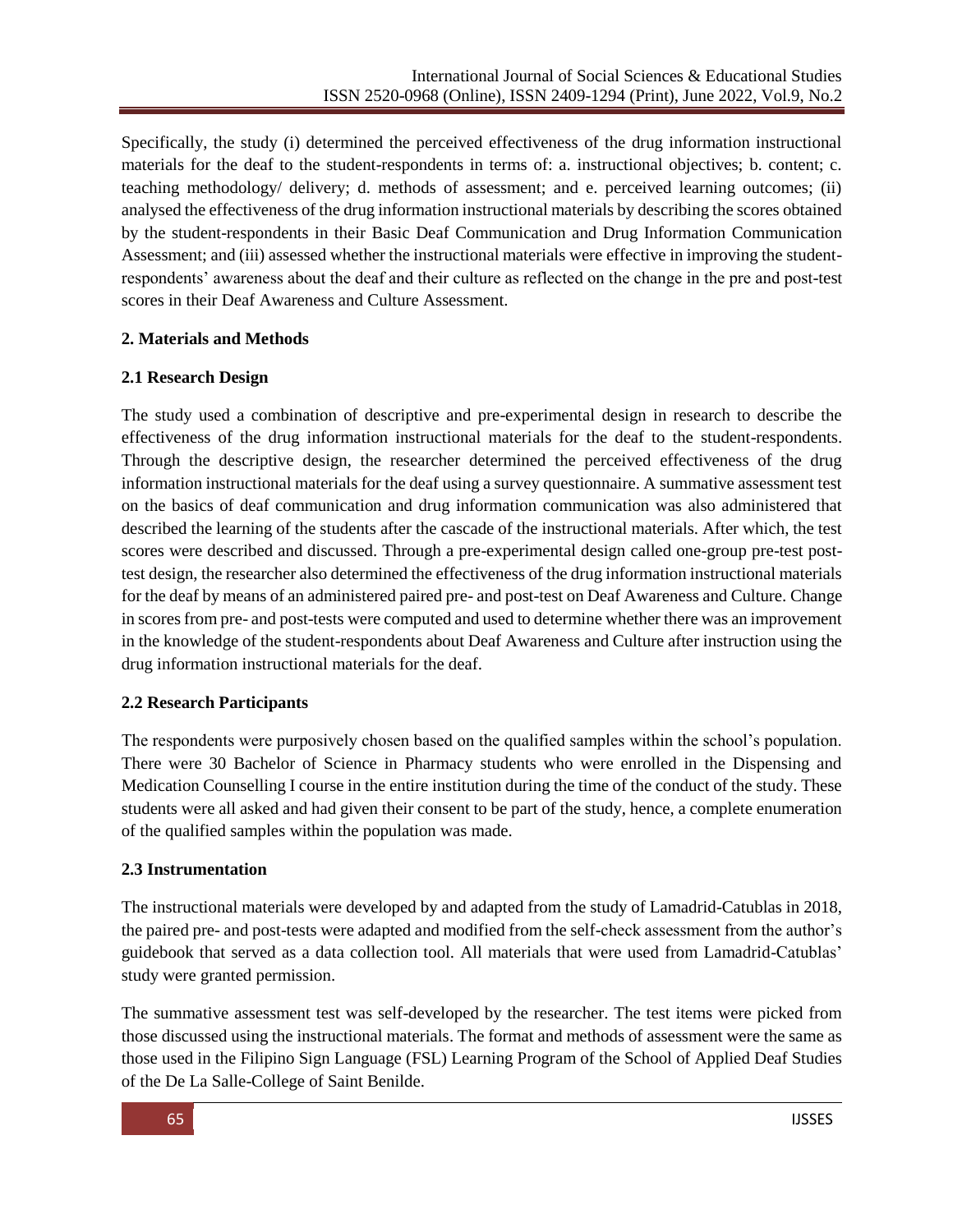In the post-administration validation of the summative test, it was seen that of the 20 questions in the test, eight of them were of average difficulty, while the remaining 12 were described as easy. Out of the test's 20 questions, six of them were very good items in discriminating learning, while another six were reasonably good items. While four items are marginally good items needing revision, and another four were poor items that were recommended for rejection. At the end of the activity, a survey questionnaire was answered by the students that measures their perception on the effectiveness of the drug information instructional materials on the following aspects:

- Instructional Objectives, with four questions;
- Content, with six questions;
- Teaching Methodology/Delivery, with six questions;
- Methods of Assessment, with four questions; and
- Perceived Learning Outcomes, with five questions.

The survey questions used a five-point Likert scale to assess the students' perceived effectiveness of the instructional materials. The survey questionnaire was composed of 25 positively framed statements that the respondents would have to tick a number that corresponds to their level of agreement to each statement. Number 5 represents that the respondent strongly agrees, 4 if the respondent agrees, 3 if the respondent somehow agrees, 2 if the respondent disagrees, and 1 if the respondent strongly disagrees with the statement.

The survey questionnaire was adapted from a questionnaire published in 2003 by the National Research Council edited by Fox and Hackerman in the paper titled Evaluating and improving undergraduate teaching in science, technology, engineering, and mathematics (National Research Council, 2003). The survey questionnaire was adopted from the Student Instructional Report II evaluation form from the said paper where it was already tested for validity and reliability and recommended for public use (National Research Council, 2003). Only questions regarding evaluation of instructional materials were lifted. These were then modified to fit into the narrative by which the study operates, namely in the aspects of instructional objectives, content, teaching methodology/delivery, methods of assessment, and perceived learning outcomes. The questions were then face validated by a subject specialist.

Like the survey questionnaire, the paired pre- and post-tests were also adapted and modified from the study of Lamadrid-Catublas, it was then face and construct validated by an expert in the field. To add, both the survey questionnaire and the paired pre- and post-test were piloted to a previous batch of BS Pharmacy students from the same institution who took the same course in the previous school year.

In the post-administration validation of the post-test, it was observed that all the 20 questions in the posttest were described as having average difficulty. Out of the test's twenty questions, nineteen of them were very good items in discriminating learning, while the remaining one was a reasonably good items that is recommended for improvement.

#### **2.4 Data Collection Procedures**

The study was done virtually as classes for the semester were fully conducted through online distance learning platforms due to the restrictions brought about by the COVID-19 pandemic in the country.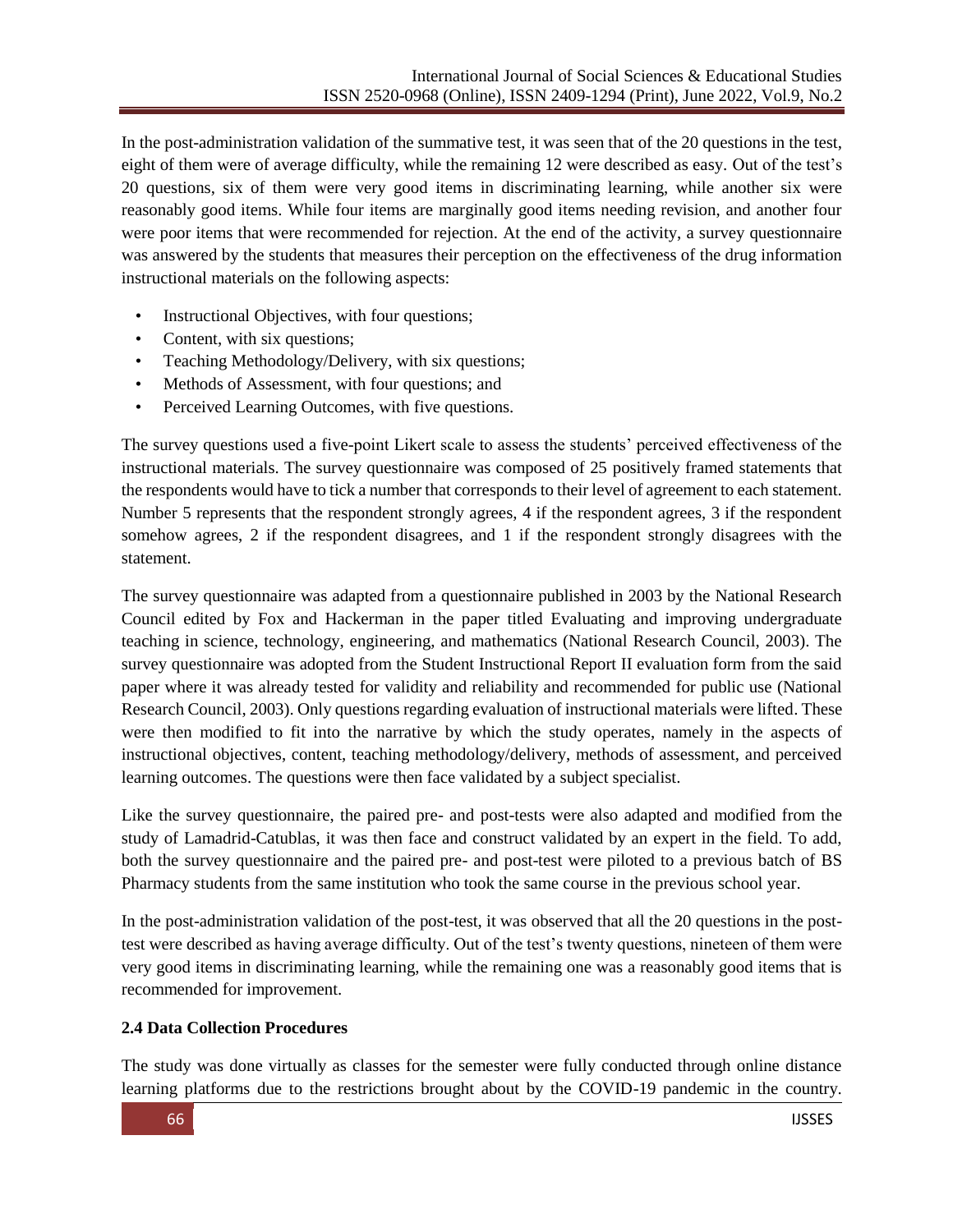ZOOM™ Meetings application was used as a platform in the synchronous instruction of the lesson using the drug information instructional materials. The instructional materials were shared to the students by accessing the TulaySenyas website provided by the researcher (Lamadrid-Catublas, 2020), where they can view and download the instructional video and the reference guidebook. ZipGrade™ and Google™ Forms apps were used as platforms for administering assessments and the survey questionnaire.

# **2.5 Data Analysis**

Descriptive statistics was used to quantify the perceived effectiveness of the student-respondents on the drug information instructional materials for the deaf using the five-point Likert scale. Descriptive statistical methods were also used to describe the performance of the students in the receptive and expressive skills tests that form the summative assessment of the student-respondents' learning on Deaf communication and drug information communication after the cascade of the learning instructional materials.

The percentage rate of change on the mean test scores obtained from pre and post-tests on the deaf awareness and deaf communication were obtained and compared to describe actual learning outcomes. The scores of the student-participants on the paired pre- and post-tests about Deaf awareness and culture were analysed with the use of descriptive statistics. This was then used to describe whether the learning activity using the drug information instructional materials were able to help improve the studentparticipants' scores in the assessments.

#### **3. Results and Discussions**

There were 30 student-respondents in the study. Twenty-two of them were females, and eight of them were males. Of the total number of the student-respondents, 10 of them were 19 years old, 11 of them were 20 years old, eight of them were 21 years old, and one of them was older than 21 years old.

#### **3.1 Students' Perceived Effectiveness of the Instructional Materials**

Generally, the student-respondents strongly agreed that the instructional materials were able to help them apply various strategies in communicating drug-related information (Table 1). The student-respondents strongly agreed that the instructional materials were able to help them develop knowledge and understanding of the deaf world/culture, of the different communication barriers hindering effective delivery of medication-related instructions to deaf and hard-of-hearing patients, and of the different myths and misconceptions about the deaf.

All these imply that the drug information instructional materials were highly effective in all the mentioned parameters in achieving the lesson's instructional objectives.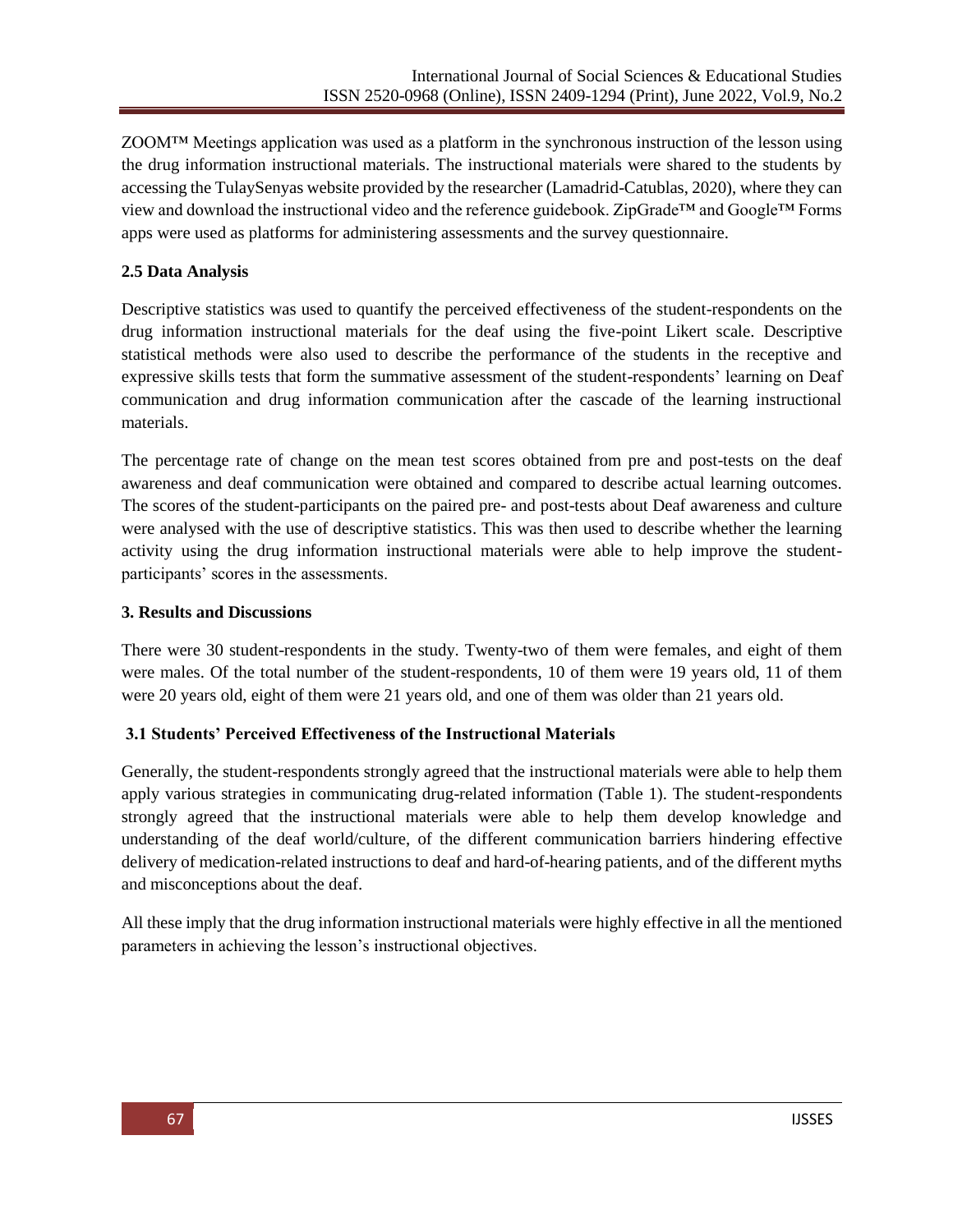| <b>Instructional Objectives</b>                                                                                                                                                                                                                                                    | (5)      | (4)   | (3)     | Mean | Interpretation      |
|------------------------------------------------------------------------------------------------------------------------------------------------------------------------------------------------------------------------------------------------------------------------------------|----------|-------|---------|------|---------------------|
|                                                                                                                                                                                                                                                                                    | Strongly | Agree | Somehow |      |                     |
|                                                                                                                                                                                                                                                                                    | Agree    |       | Agree   |      |                     |
| The instructional materials that<br>were presented and discussed                                                                                                                                                                                                                   | 33%      | 63%   | 3%      | 4.27 | Highly<br>Effective |
| helped me apply various strategies                                                                                                                                                                                                                                                 |          |       |         |      |                     |
| in communicating drug-related                                                                                                                                                                                                                                                      |          |       |         |      |                     |
| information.                                                                                                                                                                                                                                                                       |          |       |         |      |                     |
| The instructional materials that<br>were presented and discussed<br>helped me develop my knowledge<br>and understanding of the deaf<br>world/culture.                                                                                                                              | 57%      | 40%   | 3%      | 4.50 | Highly<br>Effective |
| The instructional materials that<br>were presented and discussed<br>helped me develop my knowledge<br>and understanding of the different<br>communication barriers hindering<br>effective delivery of medication-<br>related instructions to deaf and<br>hard-of-hearing patients. | 50%      | 43%   | 7%      | 4.39 | Highly<br>Effective |
| The instructional materials that<br>were presented and discussed<br>helped me develop my knowledge<br>and understanding of the different<br>myths and misconceptions about<br>the deaf.                                                                                            | 50%      | 43%   | 7%      | 4.39 | Highly<br>Effective |

| Table 1: Students' perceived the effectiveness of instructional objectives |  |  |
|----------------------------------------------------------------------------|--|--|
|                                                                            |  |  |

According to Robey et al. (2013, cultural competence provides one conceptual framework through which disability-related content and experiences can be understood and presented in health care education (Robey et al., 2013). One of the objectives of this study is to make the students become aware and competent of the deaf culture by learning about the nature of deafness and the teaching-learning context for deaf learners.

In a study by Chaveiro et al. (2009), it was noted that medical practitioners need to understand and be aware of the situation of their deaf patients for them to adjust their services as it fits to their needs, and to be able to successfully overcome barriers to communication. This was also raised in the short documentary, After Haiyan (Nedelman, 2014) where the medical personnel were explaining the importance of cultural competence in serving the needs of the deaf population in an emergency, and that a one-size-fits-all approach in providing service would not be feasible. The respondents of this study have strongly expressed their agreement to these propositions.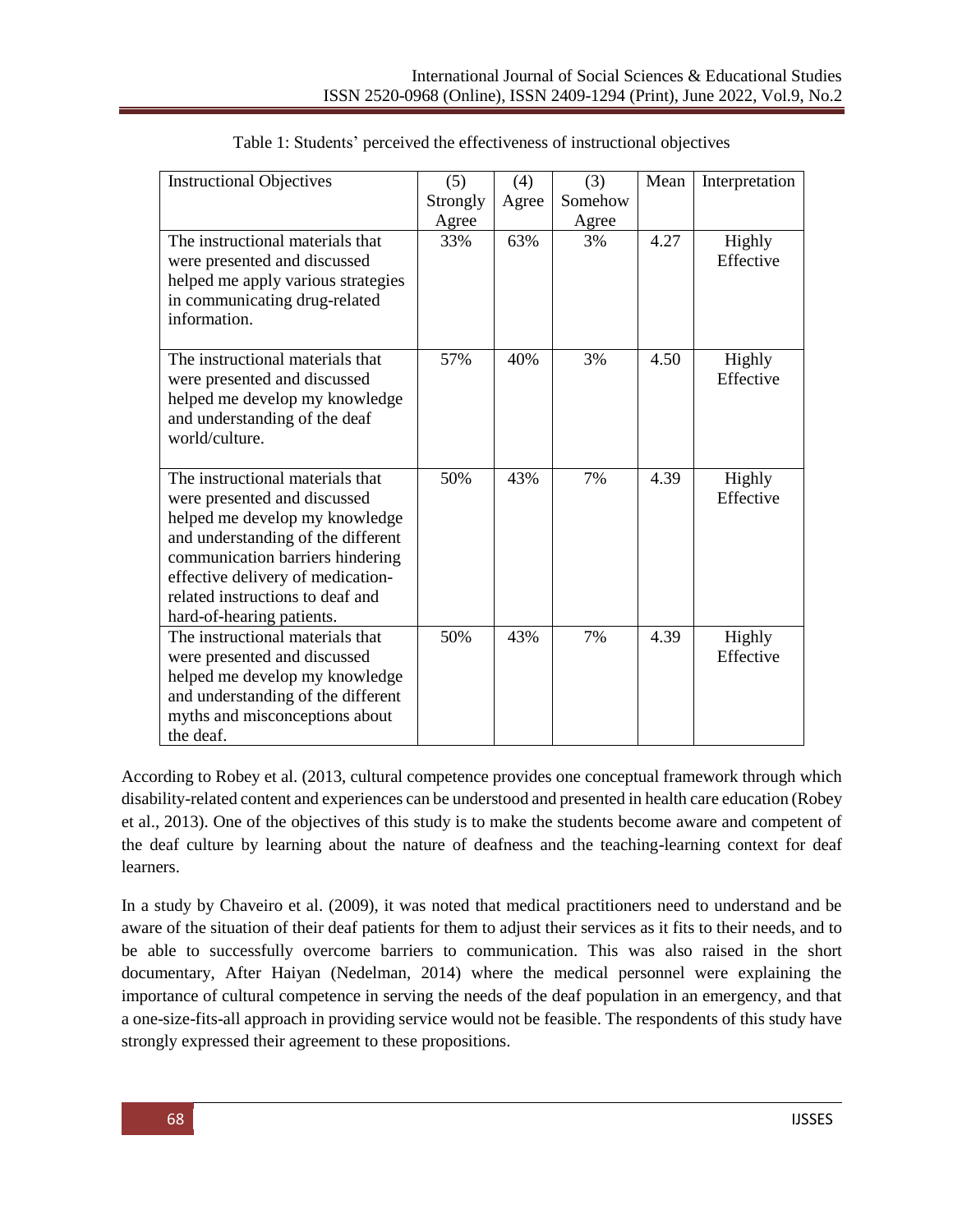The student-respondents strongly agreed that the video presentation was worth viewing, and that they can easily relate and comprehend the topics that were presented in the instructional material (Table 2). This implies that the contents of the video were highly effective, and the reliability of the instructional materials were found by the students to also be highly effective for them.

While the student-respondents strongly agreed that the contents of the instructional materials on drug information were aligned to those that were taught to them in school, they only agreed that the contents of the instructional materials were easy to understand as a hearing student.

| Content                             | (5)      | (4)   | (3)     | Mean | Interpretation |
|-------------------------------------|----------|-------|---------|------|----------------|
|                                     | Strongly | Agree | Somehow |      |                |
|                                     | Agree    |       | Agree   |      |                |
| The contents of the instructional   | 40%      | 43%   | 17%     | 4.17 | Effective      |
| materials were easy to understand   |          |       |         |      |                |
| as a hearing student.               |          |       |         |      |                |
| The texts in the guidebook were     | 27%      | 57%   | 17%     | 4.05 | Effective      |
| worth reading.                      |          |       |         |      |                |
| The video presentation was worth    | 63%      | 33%   | 3%      | 4.56 | Highly         |
| viewing.                            |          |       |         |      | Effective      |
|                                     |          |       |         |      |                |
| The contents of the instructional   | 50%      | 37%   | 13%     | 4.30 | Highly         |
| materials regarding drug-related    |          |       |         |      | Effective      |
| information were aligned to those   |          |       |         |      |                |
| that were taught to me in school.   |          |       |         |      |                |
| The instructional materials         | 33%      | 50%   | 17%     | 4.11 | Effective      |
| appealed me to independently        |          |       |         |      |                |
| study and review the topics at      |          |       |         |      |                |
| home.                               |          |       |         |      |                |
|                                     |          |       |         |      |                |
| The topics in the instructional     | 50%      | 43%   | 7%      | 4.39 | Highly         |
| material were presented in a        |          |       |         |      | Effective      |
| manner that I can easily relate and |          |       |         |      |                |
| comprehend.                         |          |       |         |      |                |

Table 2: Students' perceived the effectiveness of content

Unlike a strong perception of agreement towards the video, the student-respondents only agreed that the contents of the reference guidebook were worth reading. Most of the student-respondents agreed that the instructional materials appealed them to independently study and review the topics at home. Among the statements on the second part of the questionnaire, the student-respondents agreed the most to the statement that the video presentation was worth viewing.

In an integrative review of 19 studies regarding technologies for health education to the deaf made by Galindo Neto and colleagues in 2018, it was noted that the predominant type of technology was video which was present in 10 studies. In 17 of these studies, the technologies were even applied with the deaf,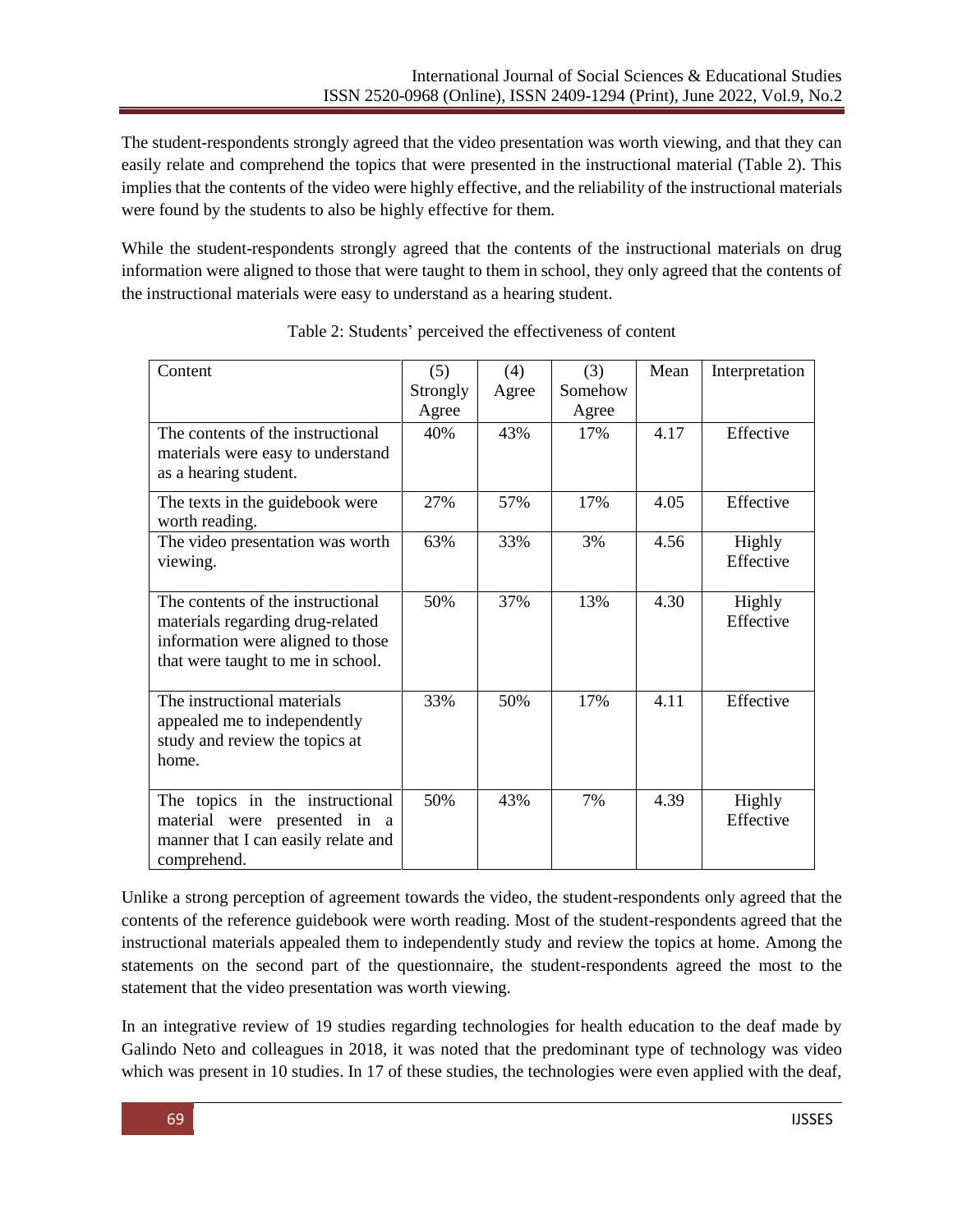and 16 of which were proven effective and viable for health education. Most studies revolved around the topics of cancer and oral health (Galindo Neto et al., 2018).

In general, most of the student-respondents strongly agreed that when it comes to the teaching methodology and delivery of the topics using the instructional materials, the instructor was highly effective and was able to make clear and understandable presentations, and to make use of examples to clarify the course material (Table 3). They also strongly agreed that the instructor was enthusiastic on the use of the instructional materials, helpful and responsive to the concerns of the students regarding the material, concerned on the students' progress, and was willing to listen and answer to the students' questions and opinions with which high effectiveness can also be implied.

| Teaching Methodology/ Delivery     | (5)      | (4)   | (3)     | Mean | Interpretation |
|------------------------------------|----------|-------|---------|------|----------------|
|                                    | Strongly | Agree | Somehow |      |                |
|                                    | Agree    |       | Agree   |      |                |
| The instructor was able to make    | 40%      | 53%   | 7%      | 4.29 | Highly         |
| clear and understandable           |          |       |         |      | Effective      |
| presentations.                     |          |       |         |      |                |
| The instructor made use of         | 53%      | 47%   | 0%      | 4.51 | Highly         |
| examples to clarify the course     |          |       |         |      | Effective      |
| material.                          |          |       |         |      |                |
| The instructor was enthusiastic on | 40%      | 60%   | 0%      | 4.37 | Highly         |
| the use of the instructional       |          |       |         |      | Effective      |
| materials.                         |          |       |         |      |                |
| The instructor was helpful and     | 40%      | 53%   | 7%      | 4.29 | Highly         |
| responsive to my concerns.         |          |       |         |      | Effective      |
|                                    |          |       |         |      |                |
| The instructor was concerned for   | 33%      | 63%   | 3%      | 4.27 | Highly         |
| my progress.                       |          |       |         |      | Effective      |
| The instructor was willing to      | 47%      | 50%   | 3%      | 4.40 | Highly         |
| listen and answer my questions     |          |       |         |      | Effective      |
| and opinions.                      |          |       |         |      |                |

Table 3: Students' perceived the effectiveness of teaching methodology/delivery

During the course of the study and the post-activity discussion, some directly observed behaviour of students were that they were appreciative of the instructor's responsiveness to their concerns and enthusiasm in the lesson while using the materials. Student A said that: "I appreciate that even though some of the materials can be self-explanatory in nature, the instructor was still open in attending to our concerns and is even happy when he sees us also interested into learning sign language of the commonly used phrases in patient counselling"

As shown in Table 4, generally, the student-respondents strongly agreed that when they were being assessed of their learning from the topic with the use of the instructional materials, the information that was given to them on how they were being graded were clear, the test questions were clear and that it covered the important aspects of the lesson, and that the instructor was able to give his comments and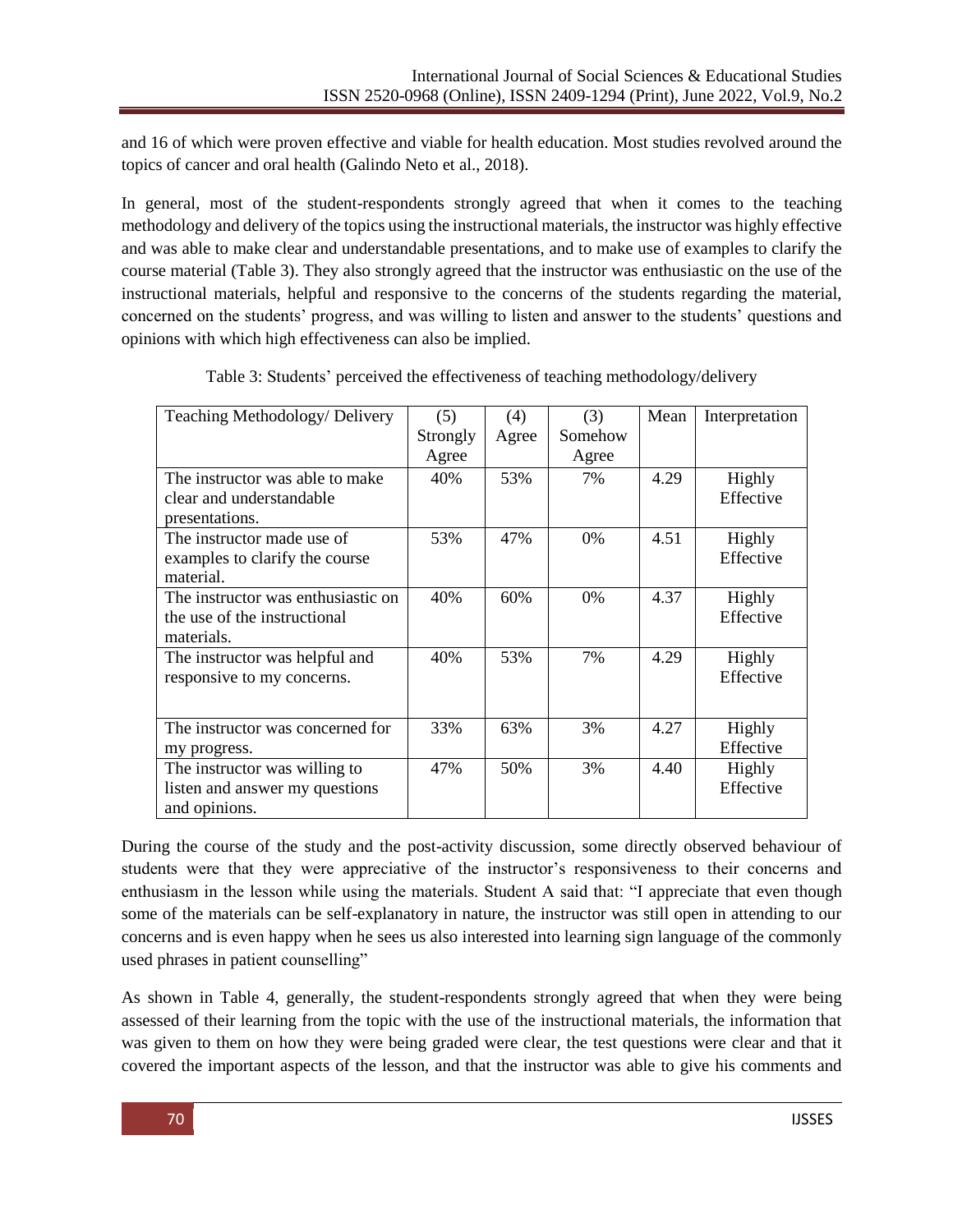feedback on the results of the tests. From this, it can be implied that the students find the instructional materials as highly effective in terms of methods of assessment.

| Methods of Assessment             | (5)      | (4)   | (3)     |      | Mean Interpretation |
|-----------------------------------|----------|-------|---------|------|---------------------|
|                                   | Strongly | Agree | Somehow |      |                     |
|                                   | Agree    |       | Agree   |      |                     |
| The information given to us about | 33%      | 63%   | 3%      | 4.27 | Highly              |
| how we would be graded/assessed   |          |       |         |      | Effective           |
| were clear.                       |          |       |         |      |                     |
| The test questions were clear.    | 50%      | 50%   | $0\%$   | 4.47 | Highly              |
|                                   |          |       |         |      | Effective           |
| The tests covered the important   | 43%      | 57%   | $0\%$   | 4.41 | Highly              |
| aspects of the lesson.            |          |       |         |      | Effective           |
| The instructor commented on the   | 33%      | 63%   | 3%      | 4.27 | Highly              |
| results of the tests.             |          |       |         |      | Effective           |

| Table 4: Students' perceived the effectiveness of methods of assessment |  |  |
|-------------------------------------------------------------------------|--|--|
|                                                                         |  |  |

During the course of the assessment, some directly observed behaviours of students were that they were appreciative of the immediate feedback of the methodology towards their answers. Student B said that: "It's good that the teacher outright identified whether we answered an item correctly or not. We also got the correct answer in case we got an item wrongly. The instructor was also not judgmental of our wrong answers and always encourages us to practice more even after the lesson."

The student-respondents generally had a strong agreement that the lesson and activities conducted with the use of the instructional materials were highly effective in helping them to think independently about the subject matter, and to get actively involved in what they were learning about the subject (Table 5). They also strongly agreed that through the lesson, their learning in the subject has increased, and that they made progress towards achieving the course objectives of the subject Dispensing and Medication Counselling I. Meanwhile, the student-respondents agreed that the lesson was effective in helping them increase their interest in the subject area.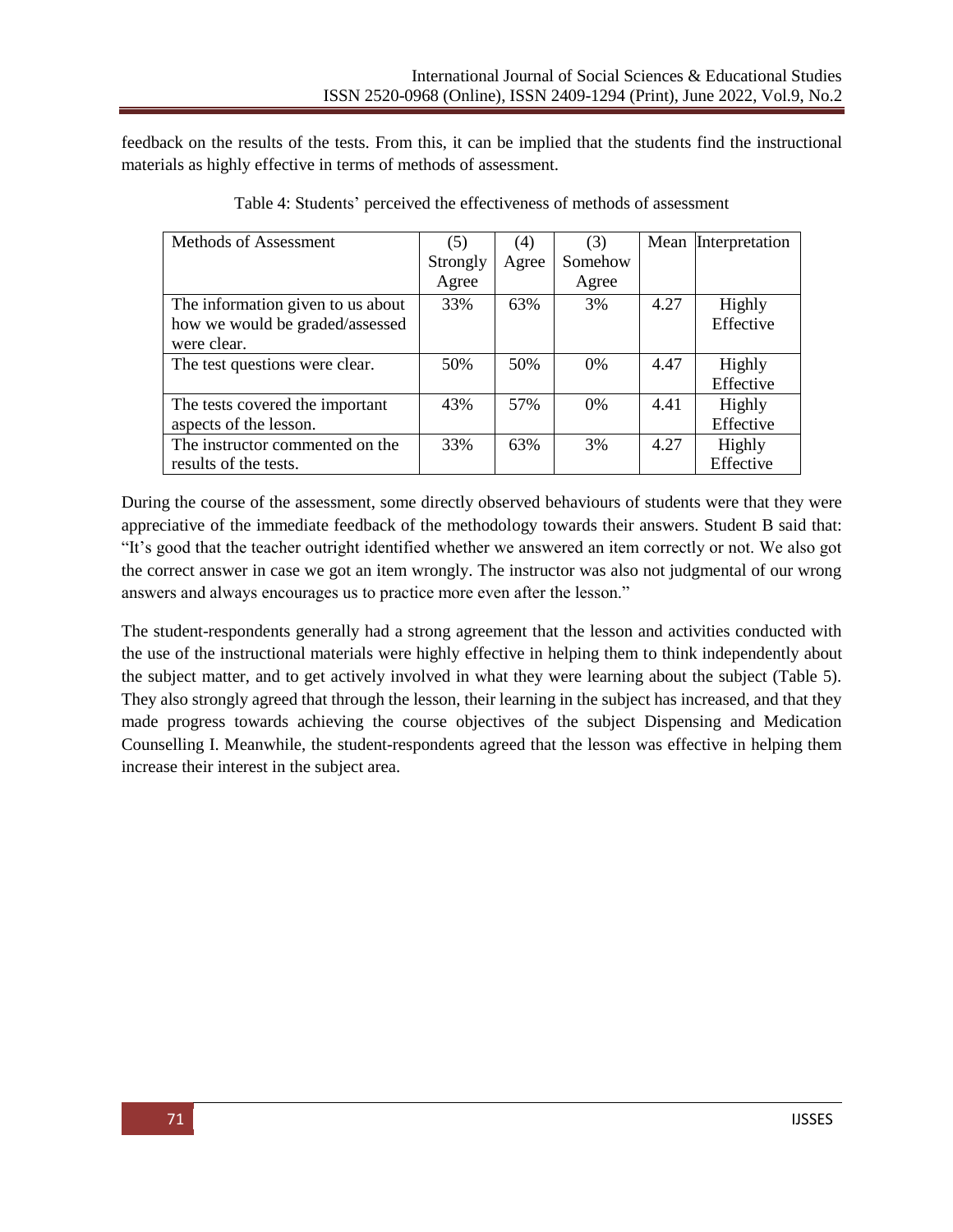| Perceived Learning Outcomes         | (5)      | (4)   | (3)     | Mean | Interpretation |
|-------------------------------------|----------|-------|---------|------|----------------|
|                                     | Strongly | Agree | Somehow |      |                |
|                                     | Agree    |       | Agree   |      |                |
| My learning in the subject was      | 43%      | 50%   | 7%      | 4.32 | Highly         |
| increased by this lesson.           |          |       |         |      | Effective      |
| Through this lesson, I made         | 47%      | 47%   | 7%      | 4.35 | Highly         |
| progress toward achieving the       |          |       |         |      | Effective      |
| course objectives (CILO) for the    |          |       |         |      |                |
| subject (DMC-I).                    |          |       |         |      |                |
| My interest in the subject area     | 33%      | 57%   | 10%     | 4.19 | Effective      |
| increased through this lesson.      |          |       |         |      |                |
| This lesson helped me to think      | 37%      | 57%   | 7%      | 4.26 | Highly         |
| independently about the subject     |          |       |         |      | Effective      |
| matter.                             |          |       |         |      |                |
| This lesson actively involved me in | 37%      | 63%   | $0\%$   | 4.34 | Highly         |
| what I was learning about the       |          |       |         |      | Effective      |
| subject.                            |          |       |         |      |                |

| Table 5: Students' perceived the effectiveness of learning outcomes |  |  |  |  |
|---------------------------------------------------------------------|--|--|--|--|
|---------------------------------------------------------------------|--|--|--|--|

During the course of the post-activity discussion, many students were more interested and asked questions from the instructor on anecdotes of interacting with a deaf patient. Student C said that: "I always thought that the deaf would always be dependent on an interpreter when transacting and availing public services such as lawyers, doctors, or pharmacists. I learned that as a pharmacist, there are many things that we can do to reach out to them better. By knowing how they comprehend things and a little sign language, a health care provider can already make a thing such as patient counselling more convenient for deaf patients to avail."

Generally, the student-respondents strongly agreed that they find the instructional materials highly effective in terms of helping them attain the subject's instructional objectives, of its content, of the teaching and assessment methodologies used together with the material, and of their perceived improvement in learning after the use of the materials (Table 6).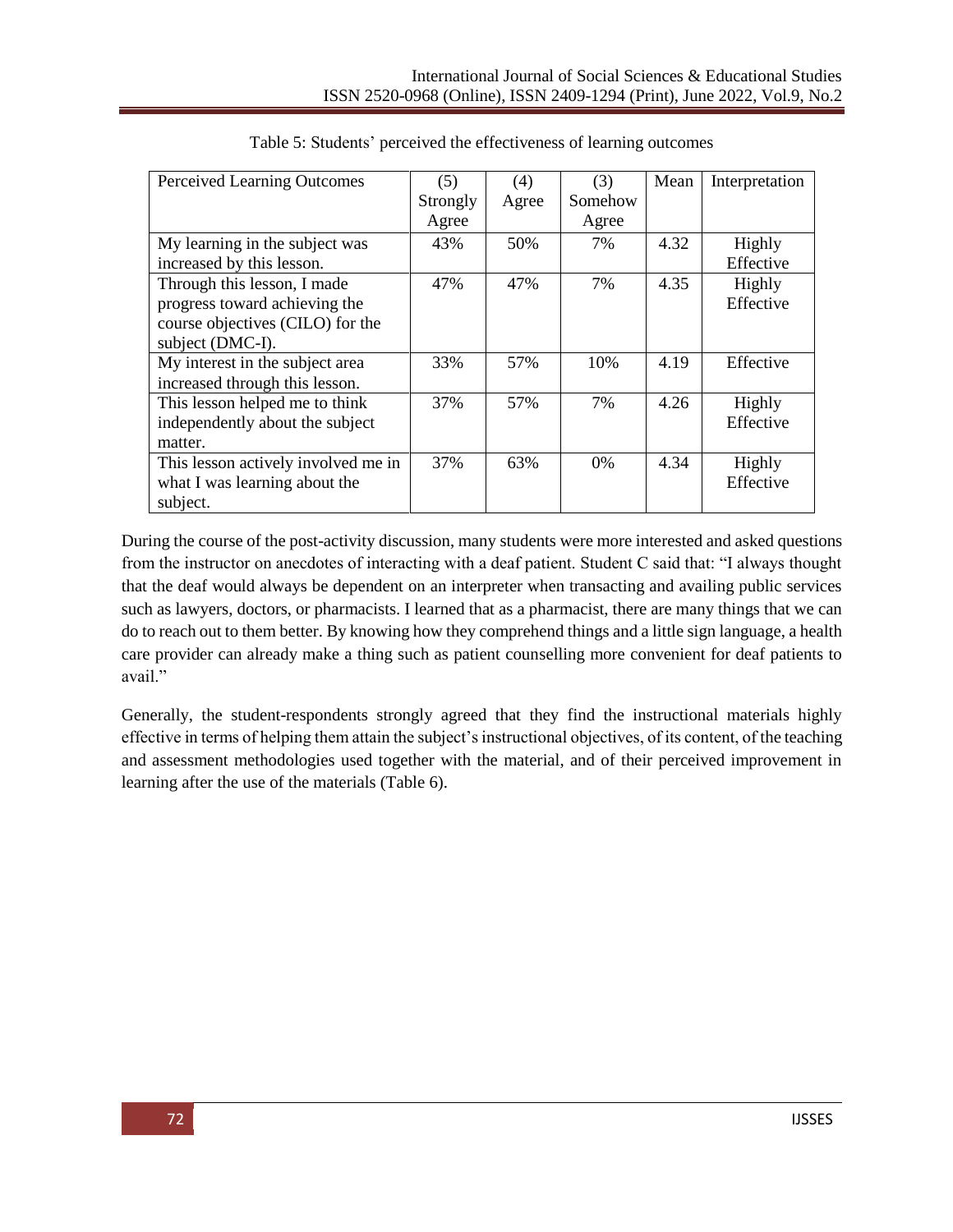|                                                                                                          | (5)      | (4)   | (3)     | Mean | Interpretation      |
|----------------------------------------------------------------------------------------------------------|----------|-------|---------|------|---------------------|
|                                                                                                          | Strongly | Agree | Somehow |      |                     |
|                                                                                                          | Agree    |       | Agree   |      |                     |
| The instructional materials were                                                                         | 48%      | 48%   | 5%      | 4.38 | Highly              |
| effective in terms of attaining the<br>activities' instructional objectives.                             |          |       |         |      | Effective           |
| The instructional materials were<br>effective in terms of its content.                                   | 44%      | 44%   | 12%     | 4.26 | Highly<br>Effective |
| The instructional materials were<br>effective in terms of teaching<br>methodologies used.                | 42%      | 54%   | 3%      | 4.35 | Highly<br>Effective |
| The instructional materials were<br>effective in terms of the methods of<br>assessment used.             | 40%      | 58%   | 2%      | 4.35 | Highly<br>Effective |
| The instructional materials were<br>effective in terms of the students'<br>perception of their learning. | 39%      | 55%   | 6%      | 4.29 | Highly<br>Effective |

Table 6: Students' perceived the effectiveness of the instructional materials

The dissertation of Lamadrid-Catublas in 2018 has put the instructional materials into review by three validators and all of which have rated the materials "excellent" in all the criteria included in the validation tool (Lamadrid-Catublas, 2018). The same materials were used in a classroom setting for an actual lesson and was rated by the students through a perceived effectiveness survey. The results revealed that the students strongly agreed that the materials were effective in all the aspects that were included in the survey tool.

# **3.2 Analysis of the Results of the Summative Assessment of the Students Basic Deaf Communication and Drug Information Communication Skills**

The average score of the 30 students who took the Summative Test on the Basics of Deaf Communication and Drug Information Communication was 85% (Table 7). Dissecting the test into parts, the average score in receptive skills scores was 87% while in expressive skills scores was 82%. The highest scorers in all the tests had a score of 100%, while the lowest scorer in receptive skills test got a score of 20%, in expressive skills a score of 50%, and in total scores 45%.

|                      | Receptive Skills<br>$(n=30)$ | <b>Expressive Skills</b><br>$(n=30)$ | Combined<br>$(n=30)$ |
|----------------------|------------------------------|--------------------------------------|----------------------|
| <b>Average Score</b> | 87%                          | 82%                                  | 85%                  |
| Lowest Score         | 20%                          | 50%                                  | 45%                  |
| <b>Highest Score</b> | 100%                         | 100%                                 | 100%                 |

Table 7: Summary of scores obtained by students in the summative test

The following figure shows the bar chart of the scores obtained by all students who took the summative test. It shows that most students got a score from the upper tenth bracket in all tests. Twenty-one out of 30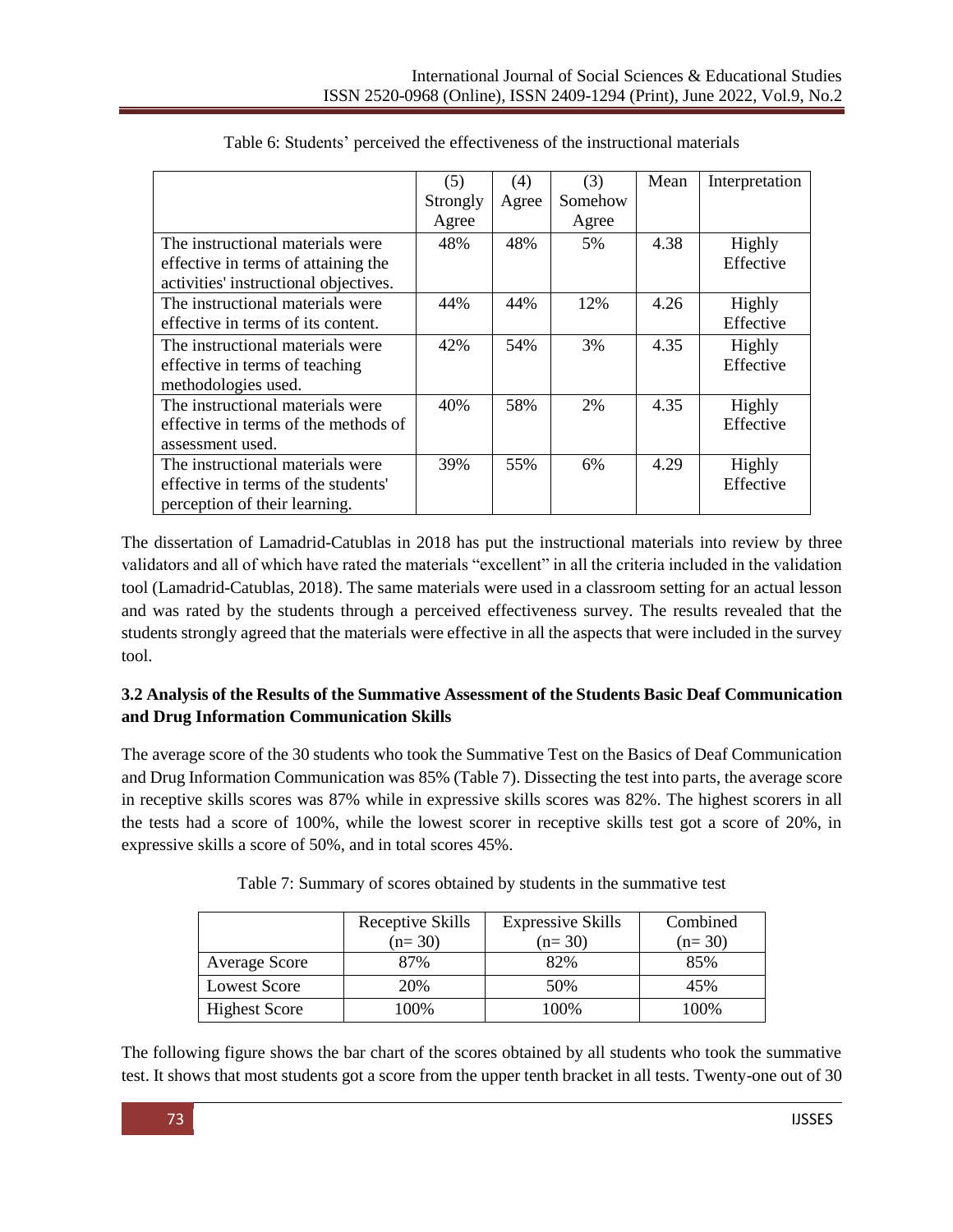students got a score of above 90% in the receptive skills part, 13 students got the same score in the expressive skills part, and a majority of 17 out of 30 got the same scores in both parts combined.



Figure 1: Scores obtained by students in the summative test

Table 8 shows the scores versus the test's table of specifications. The test was able to gauge the students' progress in the two lowest levels of learning in the psychomotor domain, particularly Imitation and Manipulation. Out of the 20 questions, 10 of which assessed imitating skills of the students, all questions from the receptive part of the test. The remaining 10 questions assessed manipulating skills of the students, with all questions coming from the expressive part of the test.

Out of the 20 questions in the test, 12 were regarding basic deaf communication, with four questions regarding Wh-questions, another four regarding greetings and common conversation, and colour signs and different people with two questions each. Eight out of the twenty questions were regarding Drug Information Communication, these were further divided into four questions each about side effects and telling time and frequency of drug administration. Overall, the students were able to demonstrate imitating skills 87% of the time and manipulating skills 82% of the time.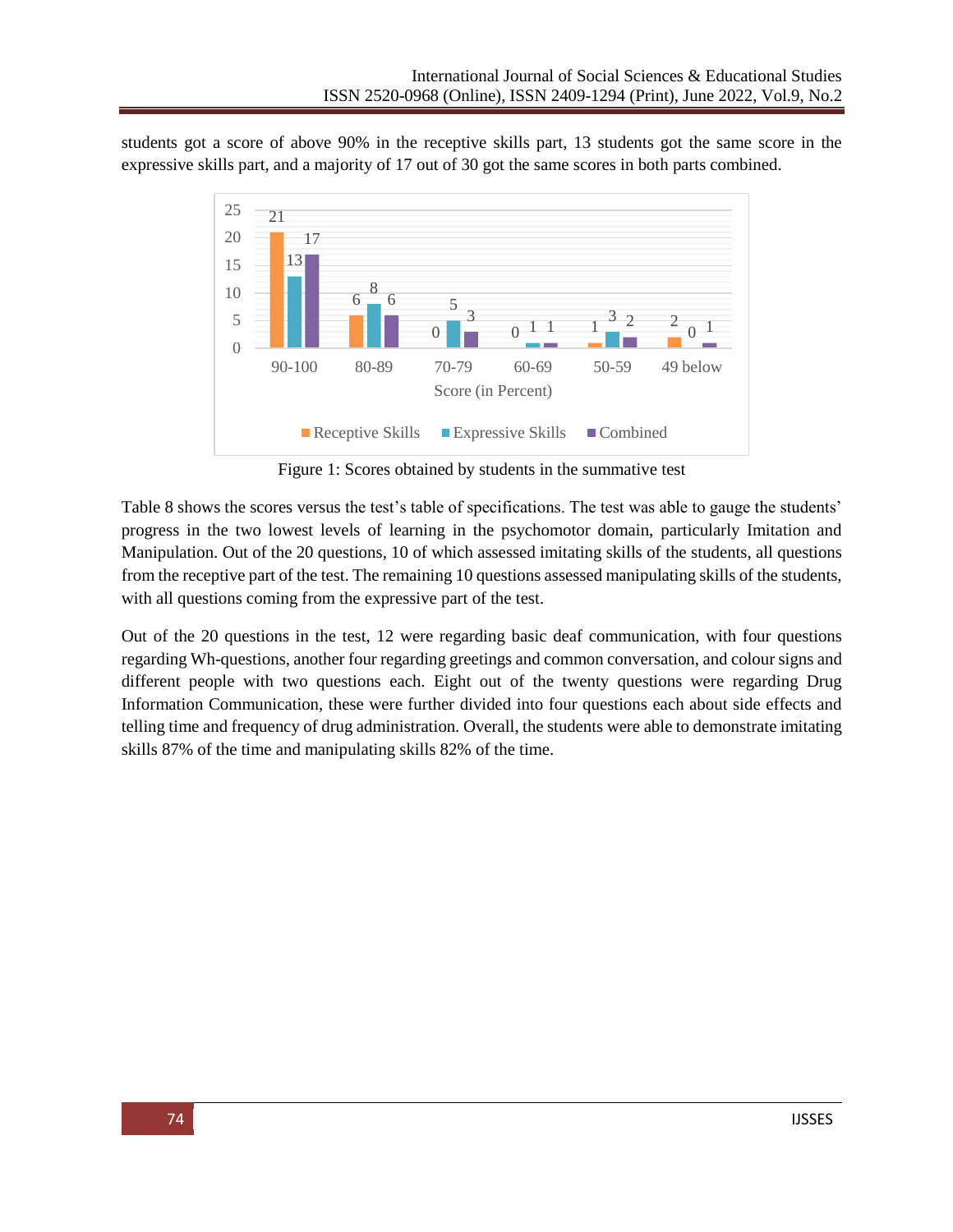| <b>Psychomotor Skills Objectives</b> |       |           |              |              |                |               |
|--------------------------------------|-------|-----------|--------------|--------------|----------------|---------------|
| Content Area                         |       | Imitation |              | Manipulation |                | Total         |
| I. Basic Deaf                        | Items | $\%$      | <b>Items</b> | $\%$         | No of          | $\frac{0}{0}$ |
| Communication                        |       | Correct   |              | Correct      | Items          | Correct       |
| Wh- Questions                        | 3,4   | 88%       | 13,14        | 90%          | 4              | 89%           |
| Color Signs                          | 5     | 93%       | 15           | 97%          | $\mathfrak{D}$ | 95%           |
| Greetings and Common                 | 6,7   | 95%       | 16,17        | 85%          | 4              | 90%           |
| Conversation                         |       |           |              |              |                |               |
| Different People                     | 1     | 77%       | 11           | 83%          | 2              | 80%           |
| II. Drug Information                 |       |           |              |              |                |               |
| Communication                        |       |           |              |              |                |               |
| Time and Frequency of Drug           | 2,6   | 88%       | 12,16        | 80%          | 4              | 84%           |
| Administration                       |       |           |              |              |                |               |
| Side Effects                         | 9,10  | 85%       | 19,20        | 67%          | 4              | 76%           |
| <b>Grand Total</b>                   |       | 87%       |              | 82%          | 20             | 85%           |

Table 8: Analysis of summative test scores as to content area and thinking skill

## **3.3 Analysis of the Results of the Pre-Test and Post-Test on Deaf Awareness and Culture**

The average score of the 30 students in the Pre-Test was 40% (Table 9). The average has doubled with a 100.8% increase to a score of 79% in the post-test taken after the learning activities were conducted using the instructional materials. Evident in the percentage rate of change in pre- and post-test scores, the learning session supplemented with the drug information instructional materials for the deaf has been effective in increasing the learning of the student-respondents in deaf awareness and culture.

The scores of both the top and lowest scorers have also improved in the post-test by 166.7% and 46.1%, respectively. The top scorer in the post-test got a score of 95% as compared to that of the pre-test with only 65%. Same goes with the lowest scorers, of whom from the post-test got a score of 40%, while from the pre-test got a score of only 15%.

Also, it is notable that even though there was a slight increase in the standard deviation of scores in the post-test (15.2) than that from the pre-test (11.5), by looking at the drastic increase in both the median and mode scores in the post-test from the pre-test, it was evident that the administration of the lessons with the use of the instructional materials has drastically skewed the symmetric bell-curve distribution of scores in the pre-test into a negatively-skewed bell-curve distribution of scores in the post-test. This means that the administration of the instructional materials helped improve the performance of the students in their tests.

The bar chart of the scores obtained by all students in the pre- and post-test also shows an inversion in the trend of student scores from both tests. A downward trend from higher to lower scores were seen from post-test results as opposed to the upward trend from higher to lower scores were seen from pre-test scores where majority of the students obtained a mark of below 50%.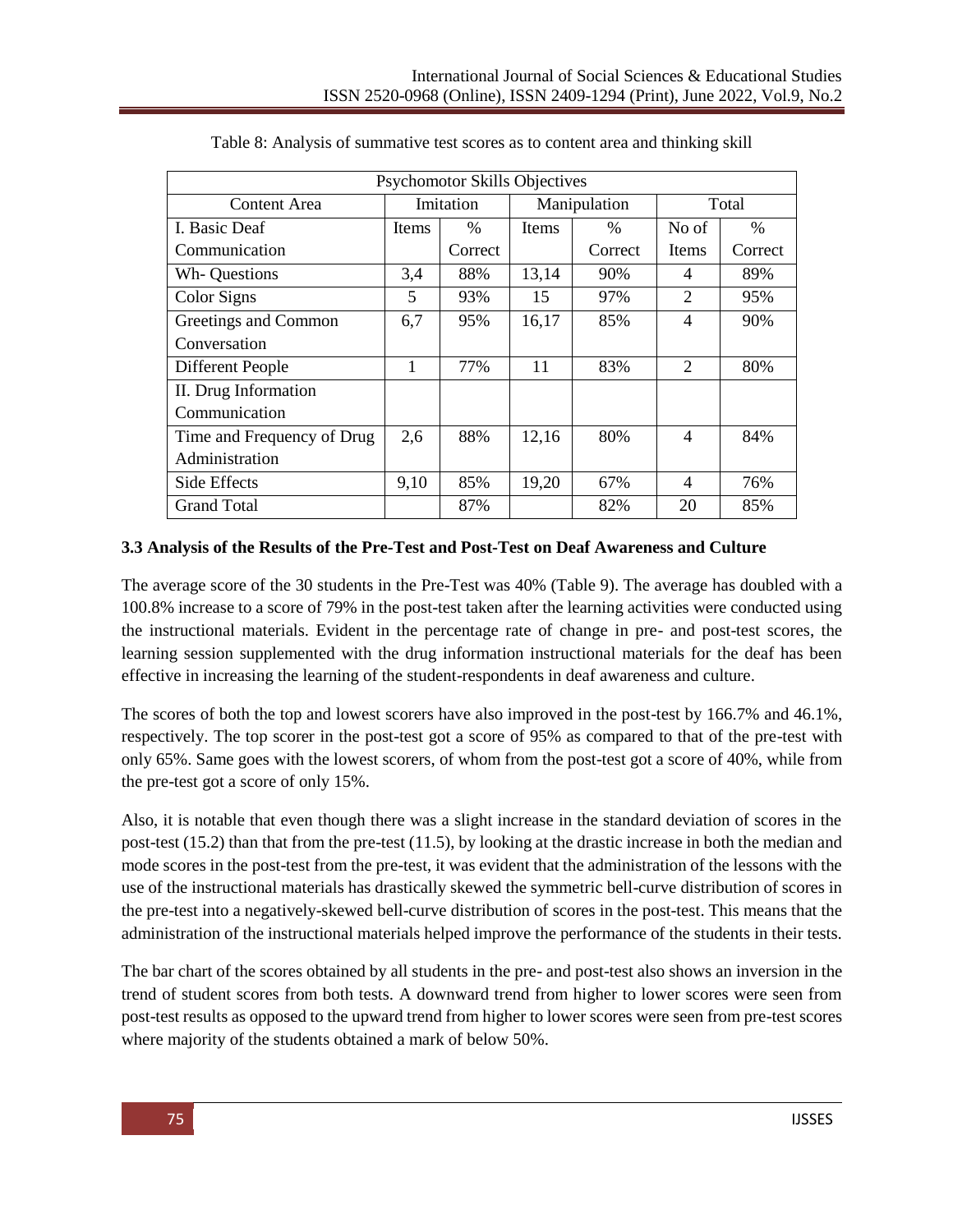|                      | Pre-Test in Deaf | Post-Test in Deaf | Percentage |
|----------------------|------------------|-------------------|------------|
|                      | Awareness and    | Awareness and     | Rate of    |
|                      | Communication    | Communication     | Change     |
|                      | $(n=30)$         | $(n=30)$          |            |
| <b>Average Score</b> | 39.5%            | 79.3%             | 100.8%     |
| Median Score         | 40%              | 85%               | 112.50%    |
| Mode                 | 50%              | 95%               | 90%        |
| <b>Std Deviation</b> | 11.5             | 15.2              |            |
| <b>Lowest Score</b>  | 15%              | 40%               | 166.67%    |
| <b>Highest Score</b> | 65%              | 95%               | 46.15%     |

Table 9: Summary of scores obtained by students in the pre- and post-test



Figure 2: Scores obtained by students in the pre- and post-test

Table 10 shows the test scores versus the test's table of specifications. The test was able to gauge the students' progress in the two lowest levels of learning in the cognitive domain, particularly Remembering and Understanding. Out of the 20 questions, nine of which assessed the remembering skills of the students. The remaining 11 questions assessed the understanding skills of the students.

Out of the 20 questions in the test, two were about Filipino Deaf Culture, three were about the nature of deafness and speech, and topics about the Etiology of Hearing Loss, Myths and Misconceptions about the Deaf, and Patient Counselling Services to the Deaf have been allocated with five questions each.

Overall, the students were able to demonstrate remembering skills 76% of the time and understanding skills 82% of the time.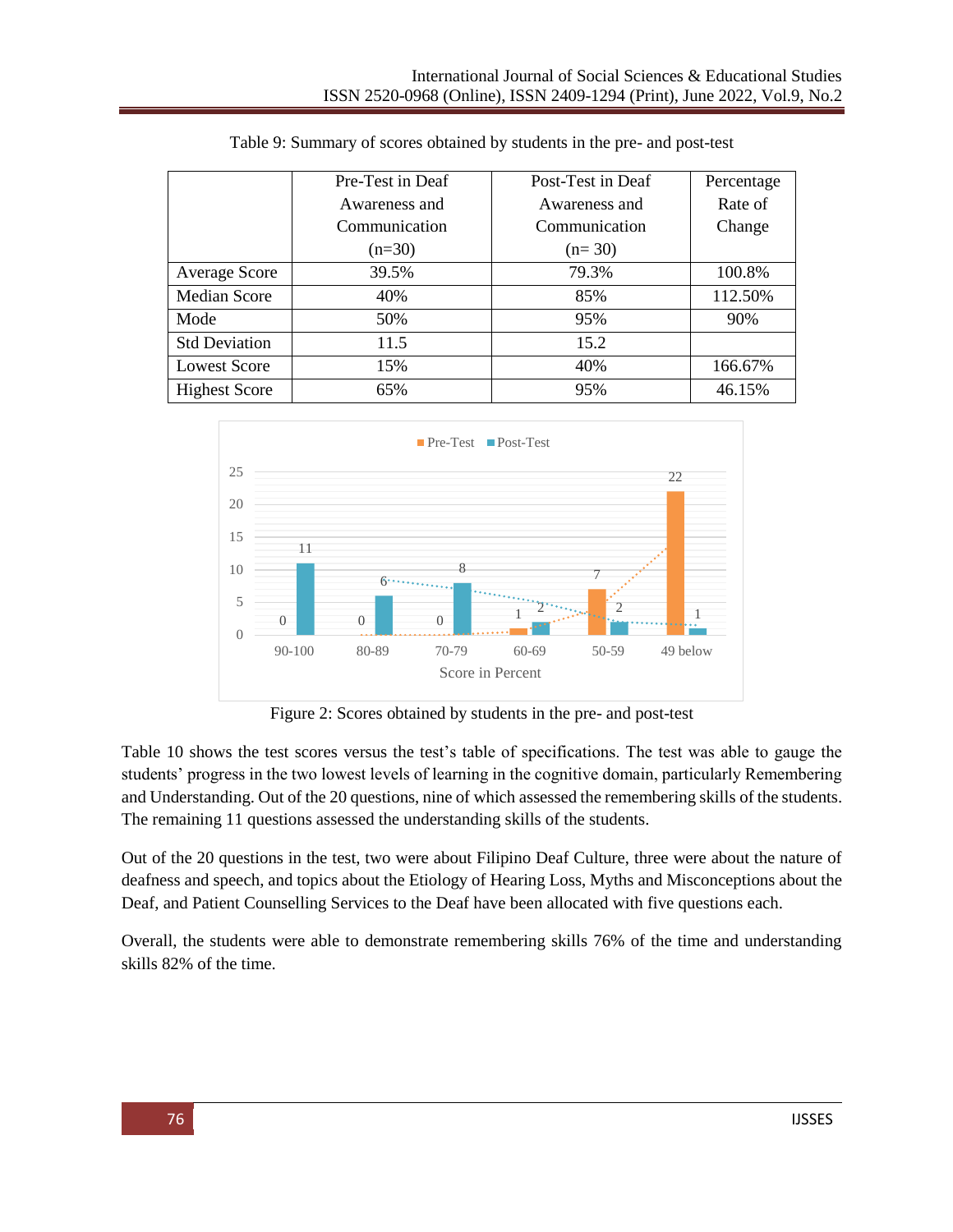| <b>Cognitive Skills Objectives</b> |             |         |                |               |                |           |  |  |  |  |  |
|------------------------------------|-------------|---------|----------------|---------------|----------------|-----------|--|--|--|--|--|
| Content Area                       | Remembering |         |                | Understanding | Total          |           |  |  |  |  |  |
| Deaf Awareness and                 | Items       | $\%$    | Items          | % Correct     | No of          | % Correct |  |  |  |  |  |
| Culture                            |             | Correct |                |               | Items          |           |  |  |  |  |  |
| Filipino Deaf                      |             | 100%    | $\overline{2}$ | 70%           | $\overline{2}$ | 85%       |  |  |  |  |  |
| Culture                            |             |         |                |               |                |           |  |  |  |  |  |
| Nature of Deafness                 |             |         | 3,9,10         | 80%           | 3              | 80%       |  |  |  |  |  |
| and Speech                         |             |         |                |               |                |           |  |  |  |  |  |
| Etiology of Hearing                | 4,5,6,7,8   | 67%     |                |               | 5              | 67%       |  |  |  |  |  |
| Loss                               |             |         |                |               |                |           |  |  |  |  |  |
| Myths and                          | 12, 13, 15  | 82%     | 11,16          | 80%           | 5              | 81%       |  |  |  |  |  |
| Misconceptions                     |             |         |                |               |                |           |  |  |  |  |  |
| about the Deaf                     |             |         |                |               |                |           |  |  |  |  |  |
| <b>Patient Counselling</b>         |             |         | 14,17          | 87%           | $\overline{5}$ | 87%       |  |  |  |  |  |
| Services to the Deaf               |             |         | 18,19,20       |               |                |           |  |  |  |  |  |
| Total                              | 9           | 76%     | 11             | 82%           | 20             | 79%       |  |  |  |  |  |

|  | Table 10: Analysis of post-test scores as to content area and thinking skill |  |  |  |  |
|--|------------------------------------------------------------------------------|--|--|--|--|
|  |                                                                              |  |  |  |  |

#### **4. Conclusions**

In the realization that there are still many health care providers incapable of effectively providing health services to the deaf, this study hoped to contribute to the training of future pharmacists with the right set of knowledge, skills, and attitude to help make provision of drug information services to the deaf more effective and accessible. In this study, it was found out that:

- 1. The drug information instructional materials were perceived by the students as highly effective in helping them communicate drug information to the deaf. This will help increase their confidence when communicating and conducting patient counselling to the deaf.
- 2. The drug information instructional materials helped the students develop their receptive and expressive skills in communicating using Filipino Sign Language that will help them make their patient counselling to the deaf more effective, and
- 3. The drug information instructional materials were effective in helping the students become more aware of the deaf culture and improved their cultural competence that will help them make their patient counselling to the deaf more accessible.

Further, it can be concluded that the inclusion of drug information education to the deaf with the use of the instructional materials into the Dispensing and Medication Counselling I course has made a positive impact on the course's intended outcomes as it produced students who are more holistic and who are more inclusive to the needs of their patients.

However, the inclusion may seem to be an extra taxing workload to an already crimped course plan of the BS Pharmacy curriculum, this may also give the future professionals little to no gain in terms of attaining continuing education units required of them by the law, among other rewards may also allow them to see this again as an extra workload. Despite these, learning about the lessons and applying them into practice would contribute to the resolution of a global public health issue by helping reduce health inequalities to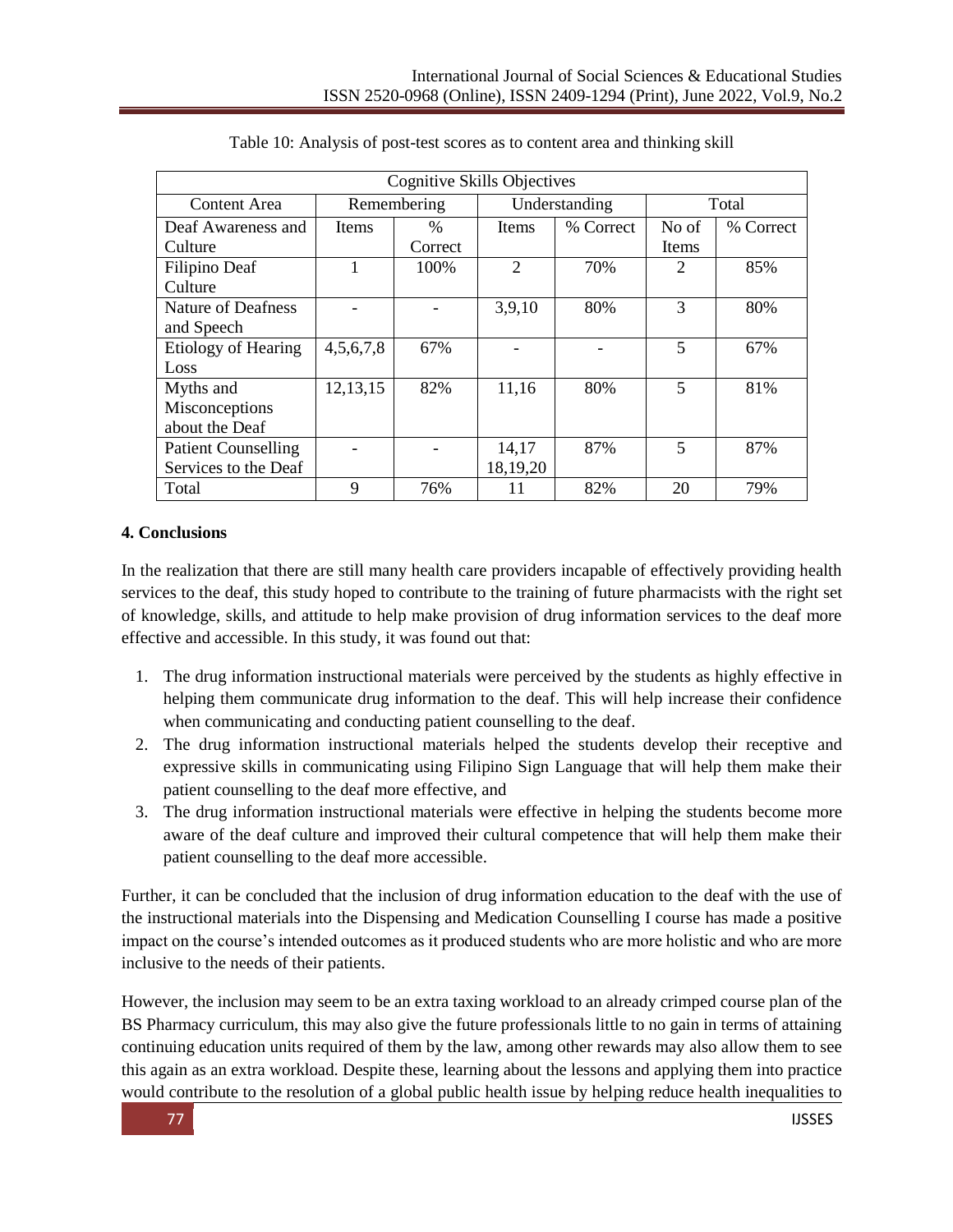the underrepresented people, such as the deaf, and by contributing to unmet global health targets due to the marginalized sector's inaccessibility to effective patient care.

It was also noted that it can be an overstatement to say that the integration of the instructional materials has already addressed the health disparities in the services available to the deaf, but it can be noted that the integration is already a leap forward towards promoting a culture of inclusion and empathy for all in the health care service sector. Cultural competence among several health care providers disrupts the status quo of myths and misconceptions about the deaf by uneducated health care providers, this will help fuel and may lead to the realization of a myriad of projects, big or small, by health care providers in improving and in providing more accessible and effective health services to this underrepresented sector.

It can also be concluded that if deaf education with the use of an instructional material of the likes with the one used in this study across several educational programs, this will be a catalyst for positive change to the future of our society. Aside from attaining the visions of the laws and declarations presented in this study, this will also help build a more inclusive society wherein the deaf would not feel alienated from the hearing world anymore.

Based on the results of this study, the following recommendations are offered:

- 1. The drug information instruction materials must be improved further by regular revisions that will help update the material and contextualize it as to the emerging and re-emerging health concerns of the people, the current pandemic for example. Also, it must be improved by incorporating standardized and validated tests that will gauge learning of its end-users. This will help the material to be an all-in-one tool in the provision of the module on deaf communication in the BS Pharmacy curriculum.
- 2. The drug information instructional materials may be adapted and revised for virtual, flexible, blended, and face-to-face modalities of teaching and learning. In the advent of varying modes of learning, making the material adapt to whichever platform an institution prefers to use in its instruction would help in making more future pharmacists properly equipped with the right set of knowledge and skills in providing pharmaceutical care services to the deaf, that would also improve the Deaf's accessibility to these services in the future.
- 3. Pharmacy institutions should realize the importance of being able to acquire the set of knowledge and skills in communicating with the deaf and continue to incorporate such in the training of a pharmacist as a health care provider. The use of these supplements, or the development of similar supplements as what was used in this study will help them produce more pharmacists who can provide quality patient counselling to the underserved population of the deaf.

For future researchers, it is recommended to:

- 1. Further investigate into the learning outcomes brought about by these instructional materials by testing them with actual deaf patients.
- 2. Develop localized versions of this material into other languages of the country to be used by other grassroot health workers such as the rural health midwives, barangay health workers, and barangay